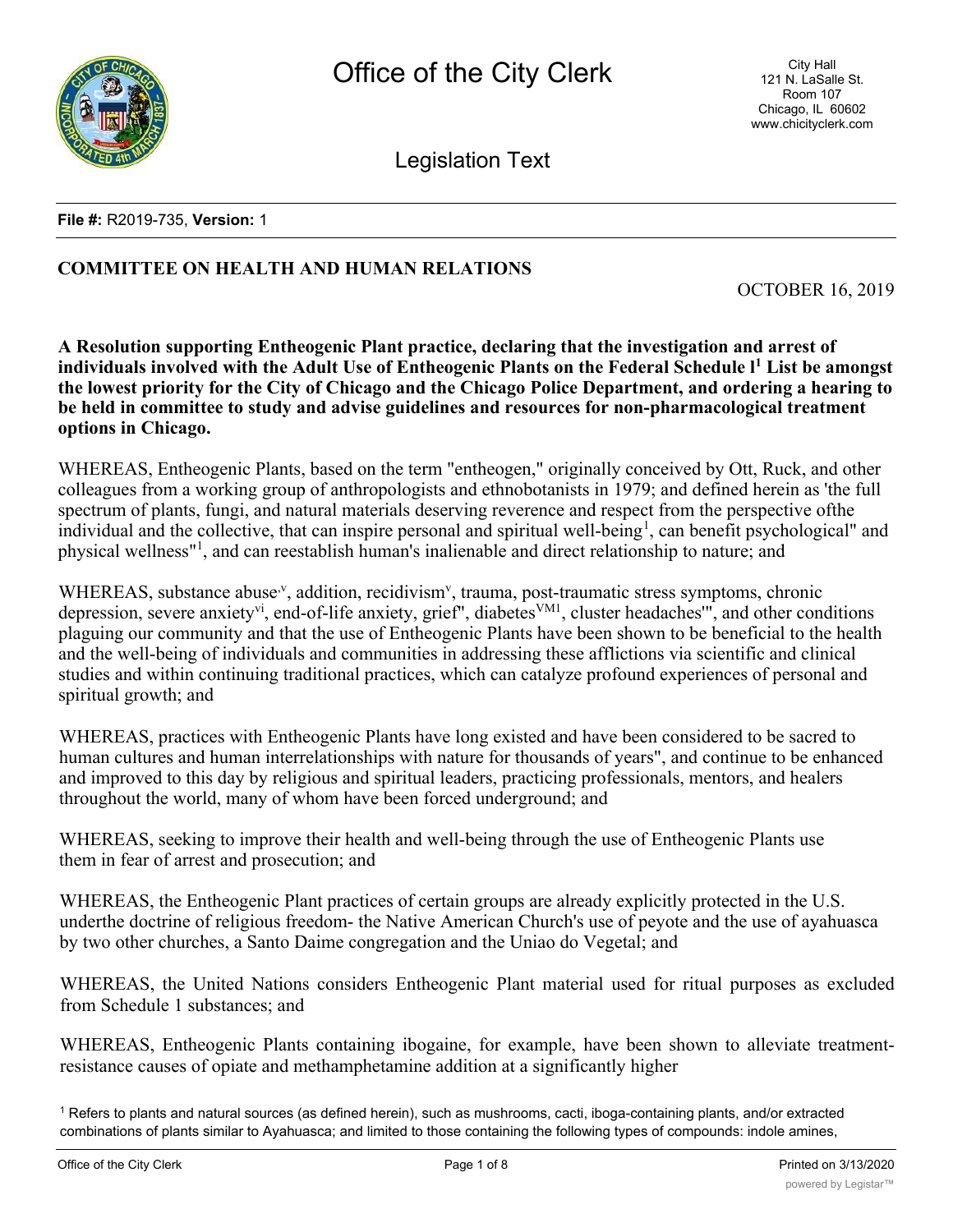tryptamines, phenethylamines.

rates than all other treatments for addiction"'. In addition, ibogaine is reported to be beneficial for addiction therapy related to specific work-related PTSD encountered by first responders, such as EMT, police, and firefighters, as well as military veterans; and

WHEREAS, Ibogaine is known as an addiction interrupter, which addresses both psycho-emotional mental states, as well as the physical cravings and withdrawals which often inhibit the recovery process.

WHEREAS, the opiod crisis"" is a national concern with an increasing rise in opioid overdose deaths from prescription opioids, heroin, and synthetic opiods like fentanyl. In 2017, the number of overdose deaths involving opioids (including prescription opioids and illegal opioids like heroin and illicitly manufactured fentanyl) was 6 times higher than in 1999, with an average of 130 Americans dying every day from an opioid overdose; and

WHEREAS, the U.S. Department of Health and Human Services (HHS) announced more than \$ 1.8 billion in funding to states to combat the opioid crisis by expanding access to treatment and supporting near real-time data on the drug overdose crisis"<sup>1</sup>"; and

WHEREAS, The National Institute of Drug Abuse (NIDA) advocates for science driven solutions and new treatments that can support opioid use disorder. However, NIDA neglects to mention ibogaine on their list of effective medications. Ibogaine has a significantly higher success rate than other available treatments and demonstrates efficacy after a single dose, in contrast to long-term treatments such as methadone; and

WHEREAS, Entheogenic Plants or combinations of plants such as Ayahuasca that contain forms of DMT, a naturally occurring compound in the human body that is listed as a Schedule 1 substance, can lead to experiences that are reported as mystical or experientially similar to near-death experiences"<sup>ly</sup> and that are or can be demonstrably beneficial in treating addiction"<sup>v</sup>, depression<sup>xvl</sup>, PTSD"<sup>V</sup>", and in catalyzing profound experiences of personal"<sup>TM1</sup> and spiritual growth"<sup>1X</sup>; and

WHEREAS, Entheogenic cacti that contain phenethylamine compounds such as mescaline can be beneficial in healing drug and alcohol addiction"" and for individual spiritual growth"<sup>1</sup>, and have been utilized in sacred initiation and community healing by diverse religious and cultural traditions for millennia and continuing use as religious sacraments in modern times; and

WHEREAS, psilocybin, naturally occurring in Entheogenic mushrooms, can alleviate end-of-life anxiety for hospice and terminal cancer patients""", can reduce prison recidivism""<sup>1</sup>", and can effectively treat substance abuse, depression""<sup>ly</sup>, and cluster headaches<sup>xxv</sup>; and

WHEREAS, a Johns Hopkins University study on "healthy normal" found that psilocybin can on occasion mystical-type experiences in a subject's life for over 75% of their subjects within the first year after the study, and also found continuing positive life-style changes after a 14-month follow-up; and

WHEREAS, the Cities of Denver and Oakland have since passed legislation that establishes a framework to decriminalize Adult Use of Entheogenic Plants on the Federal Schedule 1 List by ordering cessation of expenditures of city resources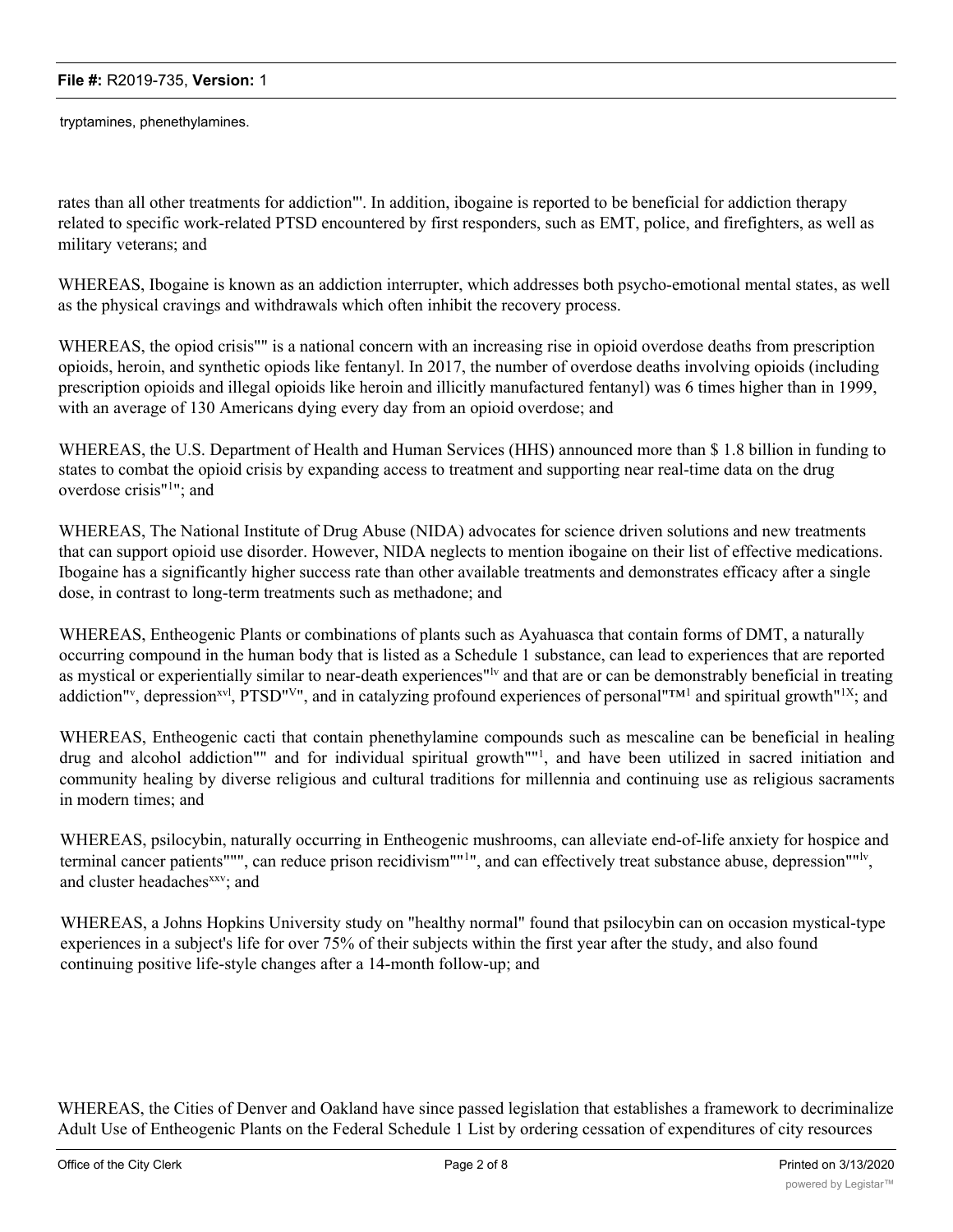#### **File #:** R2019-735, **Version:** 1

towards investigations, detentions, arrests, and/or prosecutions related to any violations of state and/or federal law regarding the use of Entheogenic Plants; NOW THEREFORE

BE IT RESOLVED, That the Mayor and members of the Chicago City Council, hereby declare that it shall be the policy of the city of Chicago that no department, agency, board, commission, officer, employee, or any other individual representing the City, including without limitation, the Chicago Police Department and its personnel, shall use ANY funds or resources to assist in the enforcement of laws imposing any penalties for the use and possession of Entheogenic Plants for Adult Use; and

BE IT FURTHER RESOLVED, that all city employees who lobby at the city, county, state, and/or federal level, be instructed to work in support of efforts to decriminalize Entheogenic Plants and plant-based compounds that are listed on the Federal Controlled Substances Schedule 1 List; and

BE IT FURTHER RESOLVED, that the Mayor and members ofthe Chicago City Council hereby declare that it shall be the policy of the City of Chicago that investigation and arrest of adult persons for planting, cultivating, purchasing, transporting, distributing, engaging in practices with, and/or possessing Entheogenic Plants or plant compounds on the Federal Controlled Substances Schedule 1 List shall be amongst the lowest level of Chicago Police Department law enforcement priorities; and

BE IT FURTHER RESOLVED, that the Mayor and members ofthe Chicago City Council call upon the Cook County States' Attorney and the Chief Judge of the Cook County Circuit Court to cease prosecution of persons involved in the use of Entheogenic Plants or plant-based compounds on the Federal Controlled Substances Schedule 1 List; and

BE IT FURTHER RESOLVED, that the Chicago Department of Public Health (CDPH) be ordered to review the end note research material in this resolution, and study the feasibility of the use of Entheogenic Plant and such plant compounds noted in this resolution as alternative treatment options. The CDPH shall not take the end notes provided in this resolution to be comprehensive to the scope of consideration for this resolution and its declarative intent. The report should be prepared within 90 days of the passage and publication of this resolution, at which time the Committee on Health and Human Relations shall hold a hearing to discuss the findings ofthe report, and should include materials that can be provided to residents seeking alternative treatments; and

BE IT FURTHER RESOLVED, that if any provision of this resolution is hereby declared by a court of competent jurisdiction to be contrary to any statute, regulation, or judicial decision, or its applicability to any agency, person, or circumstances is held invalid, the validity of the remainder ofthis resolution and its applicability to any other agency person, or circumstance, shall not be affected.

### BRIAN HOPKINS Aldennan, 2nd Ward

#### **' Entheogens for Personal and Spiritual Growth**

Frecksa, E., et. al. (2012). Enhancements of Creative Expression and Entoptic Phenomena as

After-Effects of Repeated Ayahuasca Ceremonies. Journal of Psychoactive Drugs 44(3), pp. 191-199 Hartogsohn, I. (2018). The Meaning-Enhancing Properties of Psychedelics and Their Mediator

Role in Psychedelic Therapty, Spirituality, and Creativity. Frontiers in Neuroscience, 12

(129). doi: 10.3389/fnins.2018.00129 Maclean, K.., et al. (2011). Mystical experiences occasioned by the hallucinogen psilocybin lead

to increases in the personality domain of openness. Journal of Psychopharmacology,

25(11) 1453-1461.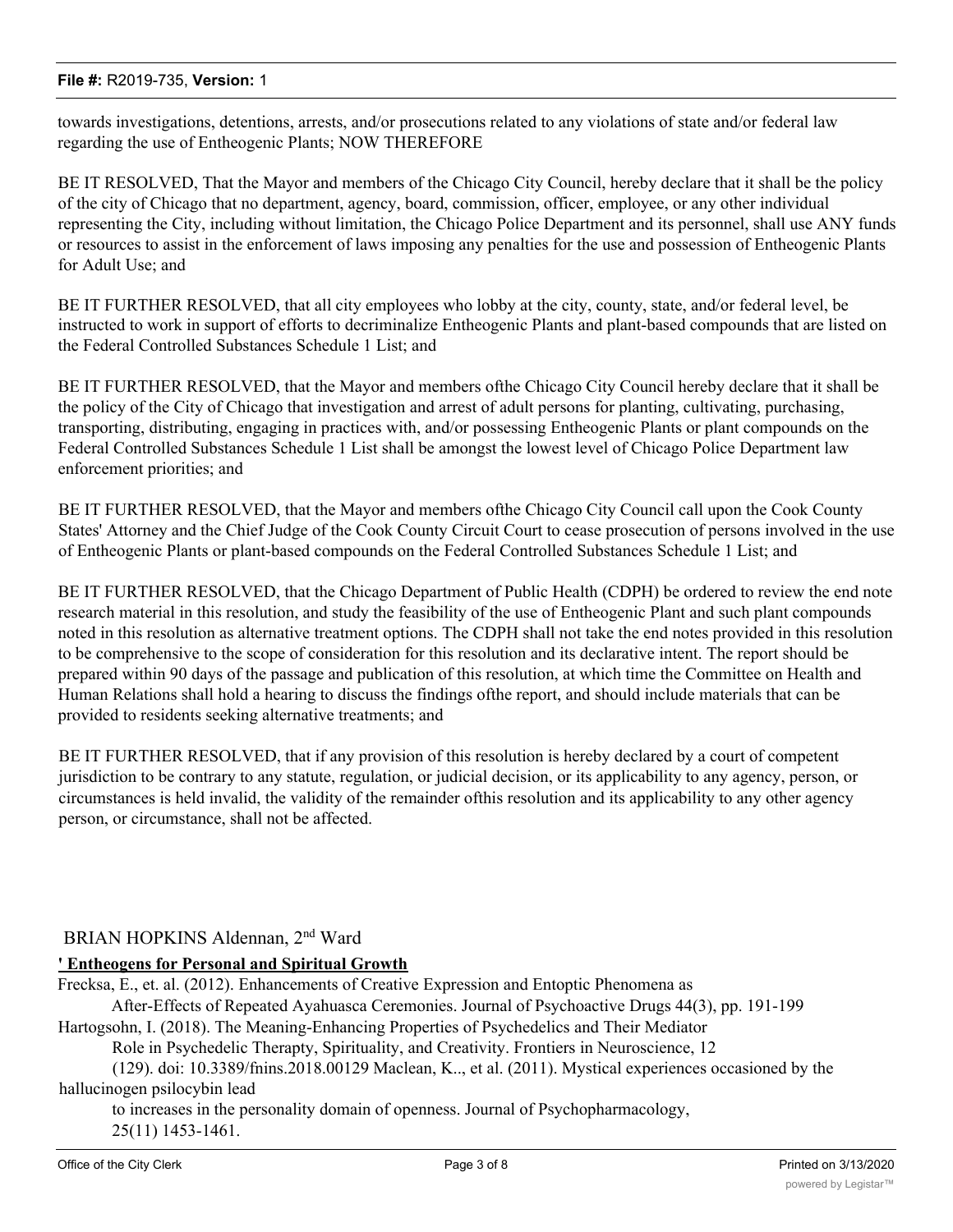#### **File #:** R2019-735, **Version:** 1

| Moro, L., et al. (2011) Voice of the Psychonauts: Coping, Life Purpose, and Spirituality in                                                                                 |
|-----------------------------------------------------------------------------------------------------------------------------------------------------------------------------|
| Psychedelic Drug Users. Journal of Psychoactive Drugs, 43 (3), pp. 188-198. DOI:                                                                                            |
| 10.1080/02791072.2011.605661 Nour, M., et al. (2017): Psychedelics, Personality and Political                                                                               |
| Perspectives. Journal of                                                                                                                                                    |
| Psychoactive Drugs. DOI: 10.1080/02791072.2017 .1312643 Sweat, N., etal. (2016). Hie Associations of<br>Naturalistic Classic Psychedelic Use, Mystical                      |
| Experience, and Creative Problem Solving. Journal of Psychoactive Drugs, 48 (5), pp                                                                                         |
| 344-350, DOI: 10.1080/02791072.2016.1234090                                                                                                                                 |
| " Entheogens and Psychological Wellness                                                                                                                                     |
| Frecska E., etal., (2016). The Therapeutic Potentials of Ayahuasca: Possible Effects against                                                                                |
| Various Diseases of Civilization. Frontiers in Pharmacology, 7(35). doi:                                                                                                    |
| 10.3389/fphar.2016.00035 McKenna, D. (2004). Clinical investigations of the therapeutic potential of ayahuasca:                                                             |
| rationale                                                                                                                                                                   |
| and regulatory challenges. Pharmacology & Therapeutics 102(2), pp. 111-129. dos Santos, R. et al. (2017).                                                                   |
| Effects of the NaturalD- Carboline Alkaloid Harmine, A Main                                                                                                                 |
| Constituent of Ayahuasca, in Memory and in the Hippocampus: A Systematic Literature<br>Review of Preclinical Studies. Journal of Psychoactive Drugs, 49 (1), pp. 1-10, DOI: |
| 10.1080/02791072.2016.1260189 Wilcox, J. (2014). Psilocybin and Obsessive-Compulsive Disorder. Journal of                                                                   |
| Psychoactive                                                                                                                                                                |
| Drugs, 46 (5), pp. 393-395. DOI: 10.1080/02791072.2014.963754                                                                                                               |
| " Entheogens and Physical Wellness                                                                                                                                          |
| Djamshidian, A., et al. (2015). "Banisteriopsis caapi, a Forgotten Potential Therapy for                                                                                    |
| Parkinson's Disease?" Movement Disorders Clinical Practice: n/a-n/a. Liu, X., et al., (2017) Hamiine is an                                                                  |
| inflammatory inhibitor through the suppression of NF-kB                                                                                                                     |
| signaling. Biochemical and Biophysical Research Communications,                                                                                                             |
| <http: dx.doi.org="" l=""> 0.1016/j.bbrc.2017.05.126 Ly et al. (2018). Psychedelics Promote Structural and Functional</http:>                                               |
| Neural Plasticity. Cell Reports<br>23, pp. 3170-3182.                                                                                                                       |
| McCleary, J., et al., (1960). Antibiotic activity of an extract of peyote (Lophophora Williamii).                                                                           |
| Economic Botany, 14(3), pp. 247-249. dos Santos, R. (2014) Immunological Effects of Ayahuasca in Humans.                                                                    |
| Journal of Psychoactive                                                                                                                                                     |
| Drugs, 46 (5), pp. 383-388.                                                                                                                                                 |
|                                                                                                                                                                             |
| Samoylenkoa, V., et al. (2010). Banisteriopsis caapi, a unique combination of MAO inhibitory and antioxidative                                                              |
| constituents for the activities relevant to neurodegenerative disorders and Parkinson's disease. Journal of                                                                 |

Ethnopharmacology, 127 (2), pp. 357-367. doi: 10.1016/j.jep.2009.10.030.

## **1V Entheogens and Substance Abuse**

- Bogenschutz, M., etal. (2015). Psilocybin-assisted treatment for alcohol dependence: A proof-of-concept study. Journal of Psychopharmacology 29(3), pp. 289-299.
- Bogenschutz, M., and Forcehimes, A. (2017). Development of a Psychotherapeutic Model for Psilocybin-Assisted Treatment of Alcoholism. Journal of Humanistic Psychology, 57(4), pp. 389-414.
- Johnson, M. et al. (2017). Anon line survey of tobacco smoking cessation associated with naturalistic psychedelic use. Journal of Psychopharmacology 31 (7), pp. 841-850.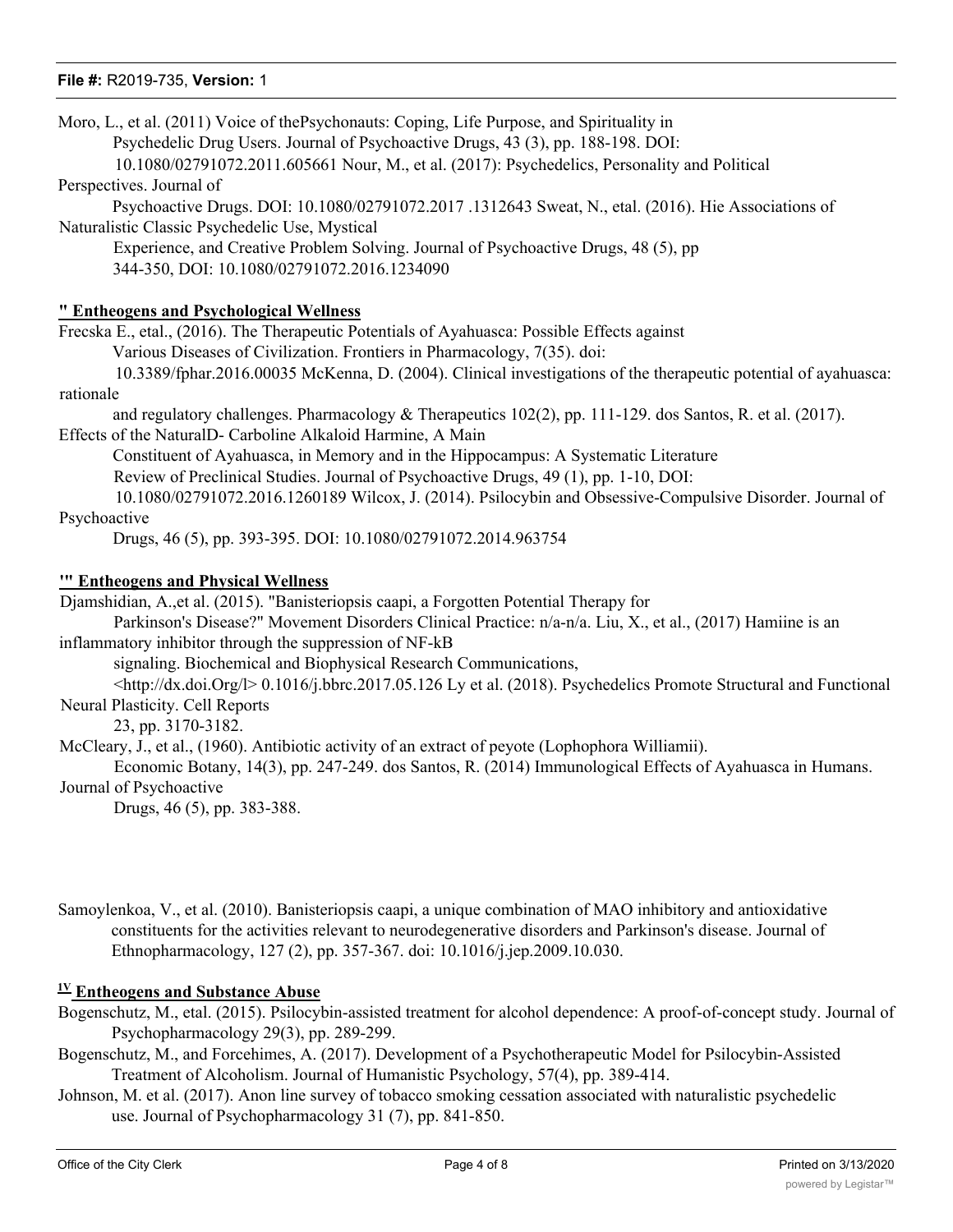#### **File #:** R2019-735, **Version:** 1

De Veen, B. (2017) Psilocybin for treating substances use disorders? Expert Review on Neurothepeutics, 17 (2), pp. 203-212. DOI: 10.1080/14737175.2016.1220834

#### **v Entheogens and Recidivism**

Romero, S. (March 28, 2015). In Brazil, some inmates get therapy with hallucinogenic tea. The New York Times.

#### **V1 Entheogens and Anxiety**

Sarris, J., et al. (2013). "Plant-based medicines for anxiety disorders, part 2: a review of clinical studies with supporting preclinical evidence." CNS Drugs 27(4), pp. 301- 319.

#### **vil Entheogens and Grief**

Gonzalez, D., et al. (2017). Potential Use of Ayahuasca in Grief Therapy. OMEGA-Joumal of Death and Dying, pp. 1-26.

### **V1" Ayahuasca and Diabetes**

Wang, P. et al., (2015). A high-throughput chemical screen reveals that harmine-mediated inhibition of DYRK1A increases human pancreatic beta cell replication. Nature Medicine 21, pp. 383-388.

#### **1X Entheogens and Cluster Headaches**

Schindler, E., et al. (2015) lndoleamine Hallucinogens in Cluster Headache: Results ofthe Clusterbusters Medication Use Survey, Journal of Psychoactive Drugs, 47:5, 372-381, DOI: 10.1080/02791072.2015.1107664

#### **" Historical Use of Entheogens**

El-Seedi, H., etal. (2005). Prehistoric peyoteuse: Alkaloid analysis and radiocarbon dating of archaeological specimens ofLophophora from Texas. Journal of Ethnopharmacology 101(1), pp. 238-242.

Guzman, G. (2008). Hallucinogenic Mushrooms in Mexico: An Overview. Economic Botany, 62(3), pp. 404^112.

Miller, L. et al., (2019). Chemical evidence for the use of multiple psychotropic plants in a 1,000-year-old ritual bundle from South America. Proceedings of the National Academy of Sciences. DOI: 10.1073/pnas. 190217411 Samorini, G.(1992). Tlie Oldest Representations Of Hallucinogenic Mushrooms In The World

(Sahara Desert, 9000 - 7000 B.P.). Integration, Journal of Mind-moving Plants and Culture 2/3

#### **X1 Iboga/lbogaine for Addiction Therapy**

Alper, K., et al. (1999). Treatment of acute opioid withdrawal with ibogaine. American Journal

of Addictions, 8(3), 234-242. doi: 1O.1080/105504999305848 Brown, T. K. (2013). Ibogaine in the treatment of substance dependence. Current Drug Abuse

Reviews, 6(1), 3-16. doi: 10.2174/15672050113109990001 Brown, T. and Alper, K. (2017): Treatment of opioid use disorderwith ibogaine: detoxification

and drug use outcomes. The American Journal of Drug and Alcohol Abuse. DOI:

10.1080/00952990.2017.1320802 Luciano, D. (1998). Observations on treatment with ibogaine. American Journal of Addictions,

7(1), pp. 89-89. doi:10.1111/j.1521-0391.1998.tb0\_0472.x Mash, D.,et al. (2001). Ibogaine in the treatment of heroin withdrawal. In K. Alper, & G.A.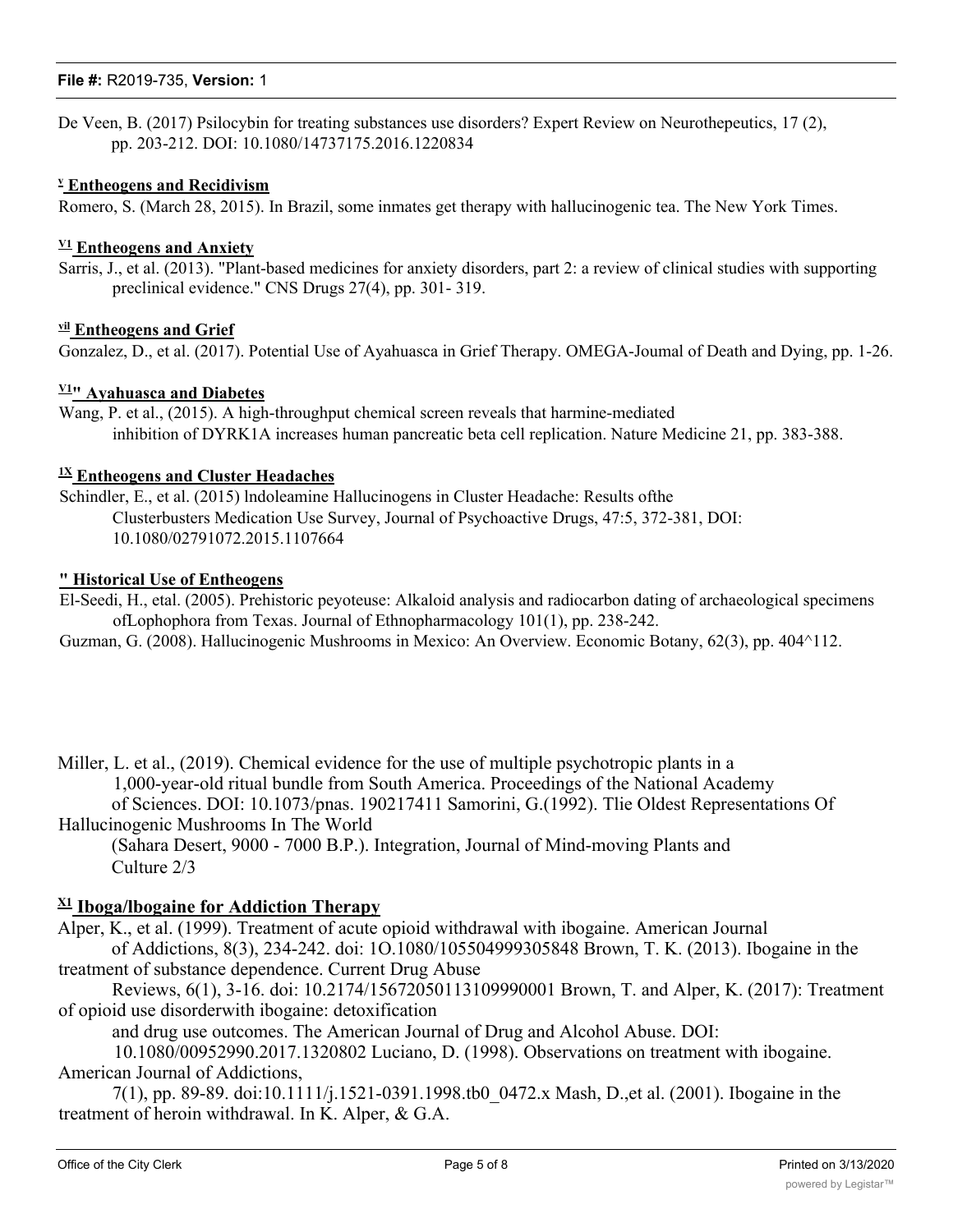Cordell (Eds.), The alkaloids: Chemistry and biology (1st ed., Vol. 56, pp. 155- 171). London: Academic Press/Elsevier. Mash, D., et al., (2018) Ibogaine Detoxification Transitions

Opioid and Cocaine Abusers

Between Dependence and Abstinence: Clinical Observations and Treatment Outcomes. Frontiers in Pharmacology. 9:529. doi: 10.3389/fphar.2018.00529 Sheppard, S. G. (1994).

- A preliminary investigation of ibogaine: Case reports and recommendations for further study. Journal of Substance Abuse Treatment, 11(4), 379- 385. doi: 10.1016/0740-5472(94)90049-3
- <sup>xii</sup> Opioid Overdose. United States Centers for Disease Control and Prevention. Accessed online, <https://www.cdc.gov/drugoverdose/epidemic/index.html>

 $\frac{\text{XIII}}{\text{I}}$  Trump Administration Announces \$1.8 Billion in Funding to States to Continue Combating Opioid Crisis. Accessed online, <https://www.hhs.gov/about/news/2019/09/04/trump->administration-announces-l-8-billionfunding-states-combating-opioid.html

### **X1V Ayahuasca Experience similar to Near-Death Experience**

Liester, M. B. (2013). Near-death experiences and ayahuasca-induced experiences - two unique pathways to a phenomenologically similar state of consciousness. Journal of Transpersonal Psychology 45(1), p. 24.

#### **xv Ayahuasca for Addiction Therapy**

- Barbosa, P. et al. (2018) Assessment of Alcohol and Tobacco Use Disorders Among Religious Users of Ayahuasca. Frontiers in Psychiatry, 9 (136). doi: 10.3389/fpsyt.2018.00136
- Brierley, D., and Davidson, C. (2012). Developments in harmine pharmacology-Implications for ayahuasca use and drug-dependence treatment. Progress in Neuro-psychopharmacology & Biology 39(2), pp. 263-272.

Liester, M. and Prickett, J. (2012) Hypotheses Regarding the Mechanisms of Ayahuasca in the Treatment of Addictions. Journal of Psychoactive Drugs, 44 (3), pp. 200-208. DOI: 10.1080/02791072.2012.704590 Loizaga-Velder, A. and R. Verres (2014). Therapeutic effects of ritual

ayahuasca use in the

treatment of substance dependence-qualitative results. Journal of Psychoactive Drugs 46(1), pp. 63-72.

Mabit, J., et al. (1996). Takiwasi: The Use of Amazonian Shamanism to Rehabilitate Drug Addicts. Yearbook of Cross-Cultural Medicine and Psychotherapy. W. Andritzky. Berlin,

International Institute of Cross-Cultural Therapy Research. Talina, P., and Sanabriab, E. (2017). Ayahuasca's entwined efficacy: An ethnographic study of

ritual healing from addiction. International Journal of Drug Policy 44, pp. 23-30. Thomas, G., et al. (2013). Ayahuasca-assisted therapy for addiction: results from a preliminary

observational study in Canada. Current Drug Abuse Review 6(1 ), pp. 30-42.

### **XVI Ayahuasca and Depression**

Anderson, B. (2012). Ayahuasca as Antidepressant? Psychedelics and Styles of Reasoning in

Psychiatry. Anthropology of Consciousness, 23 (1 ), pp. 44-59. deL. Osorio, F., et al. (2015). Antidepressant effects of a single dose of ayahuasca in patients

with recurrent depression: a preliminary report. Revista Brasileira de Psiquiatria 37(1), pp. 13-20.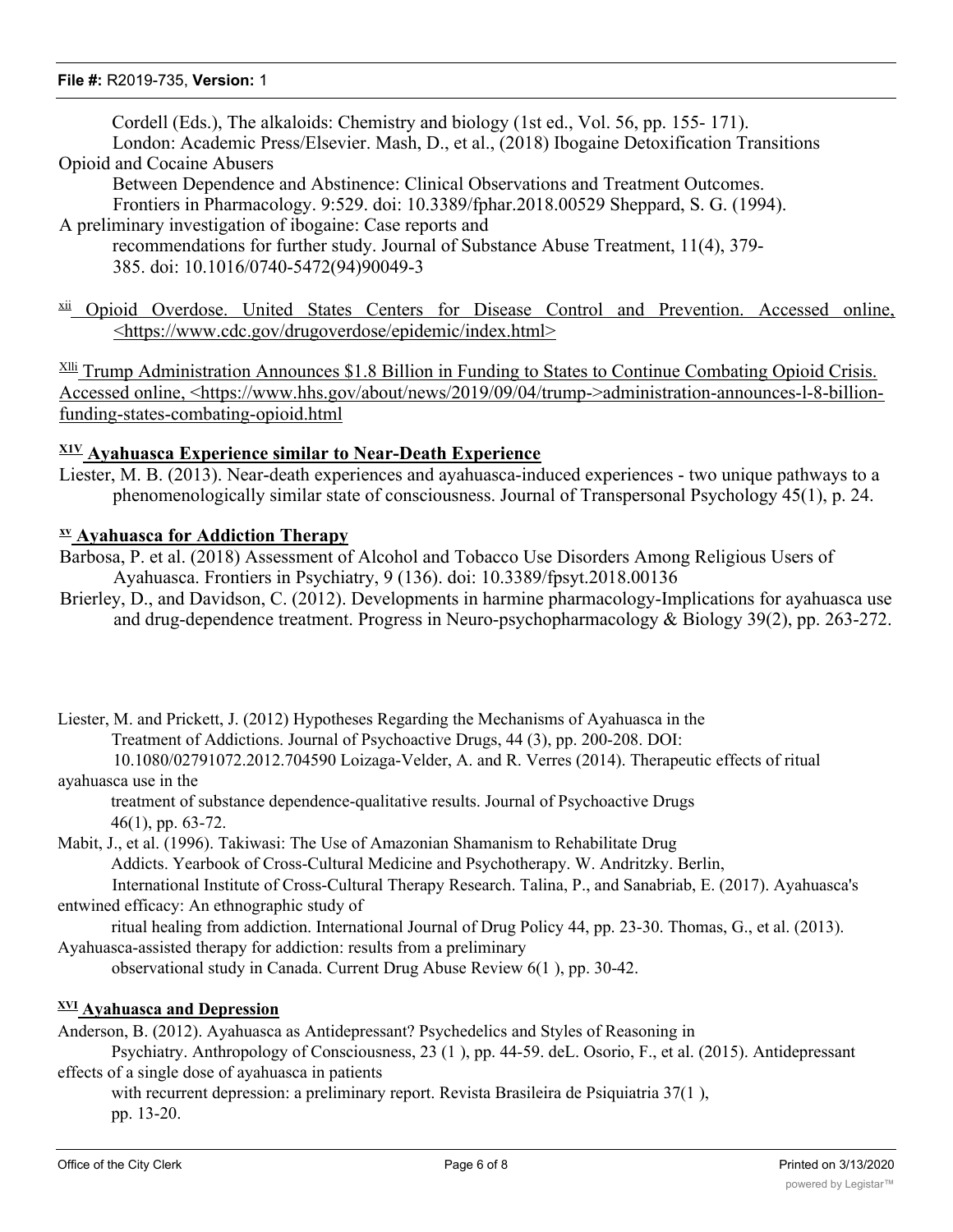- Palhano-Fontes, F., etal. (2014). Tlie Therapeutic Potentials of Ayahuasca in the Treatment of Depression. The Therapeutic Use of Ayahuasca. B. C. Labate and C. Cavnar, Springer: Berlin, Heidelberg, pp. 23-39.
- dos Santos, R., etal. (2016). Anti-depressive, anxiolytic, and anti-addictive effects of ayahuasca, psilocybin and lysergic acid diethylamide (LSD): A systematic review of clinical trials published in the last 25 years. Therapeutic Advances in Psychophamiacology, 6(3), pp. 193-213. doi:10.1177/2045125316638008

#### **xvii Ayahuasca and PTSD**

Nielson, J. and Megler, J. (2014). Ayahuasca as a Candidate Therapy for PTSD. The Therapeutic Use of Ayahuasca. B. C. Labate and C. Cavnar, Springer: Berlin, Heidelberg, pp. 41-58.

### **XV1" Ayahuasca and Personal Growth**

Bouso, J. C, etal. (2012). "Personality, Psychopathology, Life Attitudes and

Neuropsychological Performance among Ritual Users of Ayahuasca: A Longitudinal Study. PLoS ONE 7(8). Kuypers, K., et al. (2016). Ayahuasca enhances creative divergent thinking while decreasing

conventional convergent thinking. Psychopharmacology. DOI 10.1007/s00213-016-4377- 8

Soler J., et al. (2018). Four Weekly Ayahuasca Sessions Lead to Increases in "Acceptance" Capacities: A Comparison Study With a Standard 8-Week Mindfulness Training Program. Frontiers in Pharmacology, 9 (224). doi: 10.3389/fphar.2018.00224

#### **X1X Ayahuasca and Spiritual Growth**

Harris, R., and Gurel, L. (2012). A Study of Ayahuasca Use in North America. Journal of Psychoactive Drugs 44(3): 209-215

Trichter, S., et al. (2009). Changes in spirituality among ayahuasca ceremony novice participants. Journal of Psychoactive Drugs 41(2), pp. 121-134. Tupper, K.. (2010). Entheogenic healing: The spiritual effects and therapeutic potential of

ceremonial ayahuasca use. The healing power of spirituality: How faith helps humans thrive, Volume 3. J. H. Ellens. Santa Barbara, Praeger: pp. 269.:.282. Tupper, K. W. (2002). Entheogens and Existential Intelligence: The Use of Plant Teachers as

Cognitive Tools. Canadian Journal of Education 27(4), pp. 499-516.

### **xx Peyote for treatment of alcohol and drug dependence**

Winkelman, M. (2014). Psychedelics as Medicines for Substance Abuse Rehabilitation: Evaluating Treatments with LSD, Peyote, Ibogaine and Ayahuasca. Current Drug Abuse Reviews 7, pp. 101-116.

### **xxiPeyote**

Calabrese, J. (2007). The Therapeutic Use of Peyote in the Native American Church Chapter 3 in Vol. 1 of Psychedelic Medicine: New Evidence for Hallucinogens as Treatments. Michael J. Winkelman and Thomas B. Roberts (editors). Westport, CT: Pracger/G reenwood.

Feeney, K. (2007). The Legal Basis for Religious Peyote Use. Chapter 13 in Vol 1 of Psychedelic Medicine: New Evidence for Hallucinogens as Treatments. Michael J. Winkelman and Thomas B. Roberts (editors). Westport, CT: Praeger/Greenwood.

# **xxn Psilocybin for End-of-Life Anxiety**

Blinderman, C. (2016). Psycho-existential distress in cancer patients: A return to entheogens.